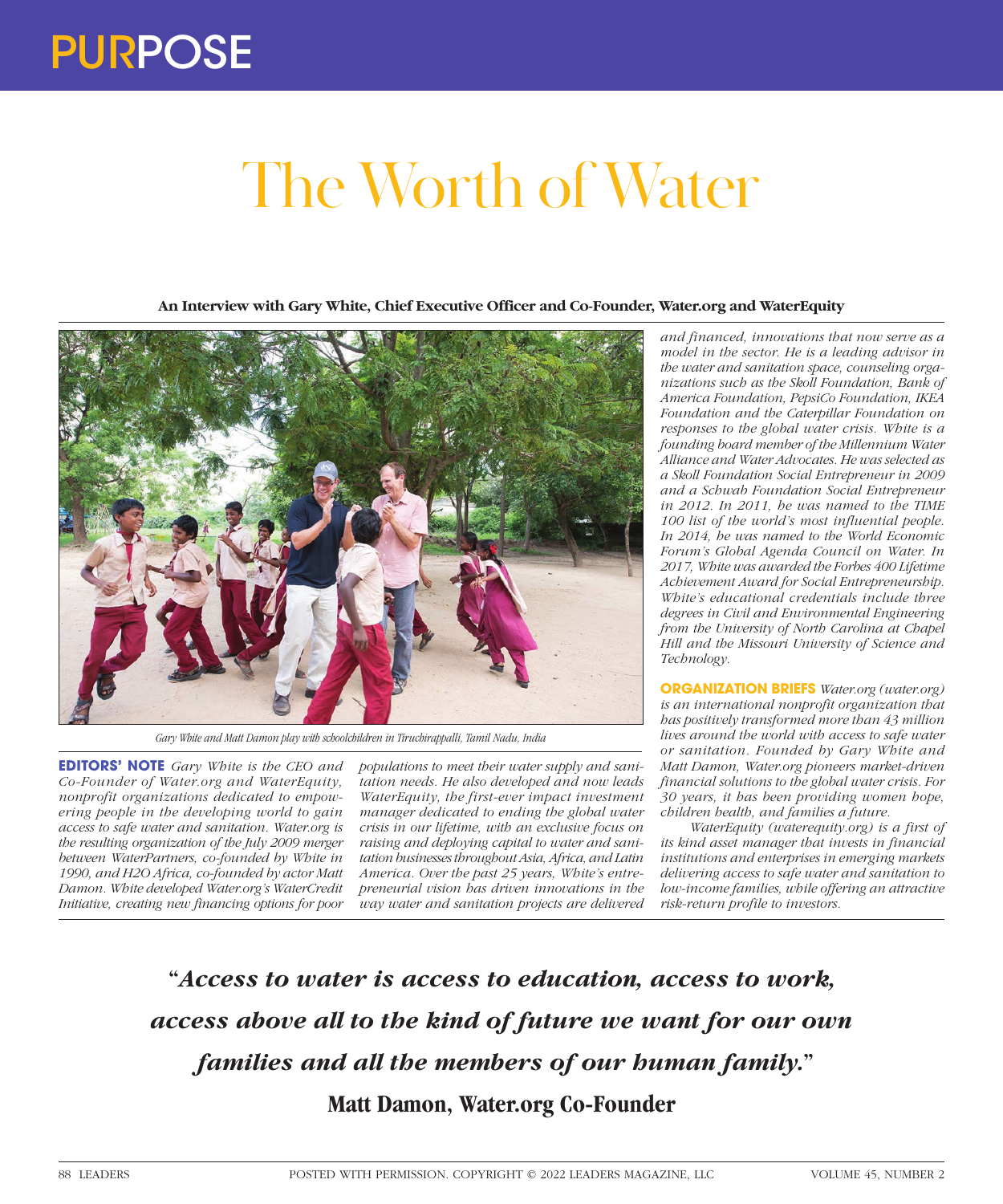**"Water.org is a global nonprofit organization that helps people get access to safe water and sanitation through affordable financing, such as small loans. To date, we've reached more than 43 million people with access to safe water and sanitation."**

### **Will you discuss the history and mission of Water.org and highlight its work and initiatives?**

In November 1990, I brought together my friends and family – about 100 people. We had dinner in the basement of the parish where I grew up and I shared my experiences working on water projects in Latin America. We raised about \$4,300 that night – enough money to get a village water.

A year later, we launched WaterPartners International. Through WaterPartners, I pursued a vision of bringing safe water to communities in need and we did, one well at a time. However, it was not fast enough. The urgency of the water crisis called for more. I traveled and studied the global needs and economies of families living in poverty until one day I arrived at a solution that, to date, has changed the lives of more than 43 million people.

The idea started when I was in India. I met a woman who was paying a loan shark 125 percent interest to buy a toilet. She was living on \$2 a day and absorbing a crushing debt. As I traveled it became clear this was shockingly common – there are millions of families spending a large portion of their income on temporary water and sanitation access. The expense traps them in a cycle of poverty.

That's when it hit me. What if we loaned these women the money to install their own water tap or their own toilet at an affordable rate? They could then use the money they were paying each week to a water vendor to re-pay their loan instead. When repaid, they would own their toilet and have long-term access to water. I shared my idea with financial institutions and for the first time, microfinance institutions

started lending for water connections and toilets, establishing WaterCredit as a viable solution for millions in need of safe water and sanitation.

Right around this time, I attended the annual Clinton Global Initiative in New York. That is when I met actor Matt Damon who, as a result of his passion to help communities in Africa get safe water, had founded his own water charity. We quickly determined we could have significantly more impact around the world if we worked together. In 2009, we merged our organizations – WaterPartners International and H20 Africa – to become Water.org.

Water.org is a global nonprofit organization that helps people get access to safe water and sanitation through affordable financing, such as small loans. To date, we've reached more than 43 million people with access to safe water and sanitation. We have leveraged over 3.5 billion in capital to support small loans that bring access to safe water and sanitation to people in need.

**You have said that, "Any society with the guarantee of safe water has a chance to realize its full potential." Will you discuss the critical role that safe water plays in providing opportunity and hope in the world?**

Today,  $771$  million people – 1 in  $10$  – lack access to safe water and 1.7 billion people – 1 in 4 – lack access to a toilet. Women are disproportionately affected by the water crisis, as they are often responsible for collecting water for their families. Women and girls spend 200 million hours every day collecting water and 266 million hours every day finding a place to go. This takes time away from work, school and caring for family. When women have access to safe water at home, they have time to work and add to their household income.

The water crisis is a health crisis. Nearly 1 million people die each year from water, sanitation and hygiene-related diseases, and every 2 minutes a child dies from a water-related disease. Access to safe water and sanitation contributes to improved health and helps prevent the spread of infectious disease. It means reduced child and maternal mortality rates. It means reduced physical injury from constant lifting and carrying heavy loads of water.

Children are often responsible for collecting water for their families. This takes time away from school and play. Access to safe water and sanitation changes this. Reductions in time spent collecting water have been found to increase school attendance, especially for girls. Access to safe water gives children time to play and opportunity for a bright future.

Time spent gathering water or seeking safe sanitation accounts for billions in lost economic opportunities. \$260 billion is lost globally each year due to lack of basic water and sanitation. Access to safe water and sanitation at home turns time spent into time saved, giving families more time to pursue education and work opportunities that will help them break the cycle of poverty.

**What needs to be done to drive lasting, sustainable change in achieving full water security for people all over the world?**

One of the major barriers to safe water and sanitation is access to affordable financing. People living in poverty pay 12-15 times more than their wealthier neighbors for access to safe water and sanitation, often spending more than 20 percent of their income on water from other sources.

**"The water crisis is a health crisis. Nearly 1 million people die each year from water, sanitation and hygiene-related diseases, and every 2 minutes a child dies from a water-related disease."**